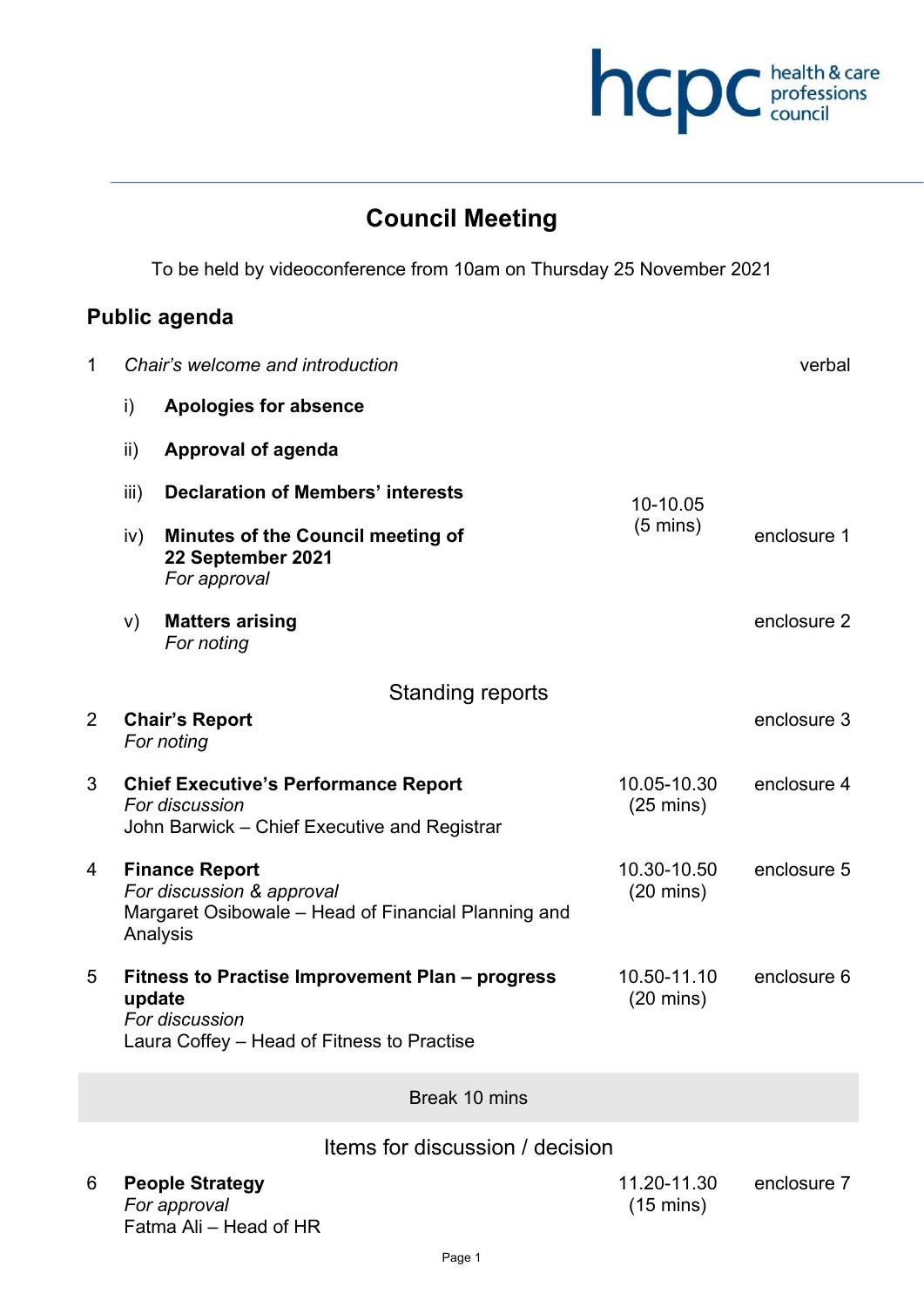|                 | Items to note                                                                                                                                                   |                        |              |
|-----------------|-----------------------------------------------------------------------------------------------------------------------------------------------------------------|------------------------|--------------|
| $\overline{7}$  | Unconfirmed minutes of the Remuneration<br><b>Committee of 5 October 2021</b><br>Sonya Lam - Chair of the Remuneration Committee                                |                        | enclosure 8  |
| 8               | Unconfirmed minutes of the Audit and Risk<br><b>Assurance Committee of 10 November 2021</b><br>Sue Gallone – Chair of the Audit and Risk Assurance<br>Committee |                        | enclosure 9  |
| 9               | Unconfirmed minutes of the Education and Training<br><b>Committee of 11 November 2021</b><br>Maureen Drake - Chair of the Education and Training<br>Committee   | 10 mins<br>11.35-11.45 | enclosure 10 |
|                 | 10 Unconfirmed minutes of the People and Resources<br><b>Committee of 17 November 2021</b><br>Stephen Cohen – Chair of the People and Resources<br>Committee    |                        | enclosure 11 |
|                 | 11 Welsh Language Scheme Annual Report 2021<br>Matthew Clayton - Acting Policy Manager                                                                          |                        | enclosure 12 |
| 12 <sup>2</sup> | <b>Council and Committee 2022 dates</b><br>Claire Amor - Secretary to Council                                                                                   |                        | enclosure 13 |
| 13 <sup>°</sup> | Any other business<br>Previously notified and agreed by the Chair                                                                                               |                        | verbal       |
|                 | 14 Date and time of next meeting:<br>3 February 2022 - 10am                                                                                                     |                        | verbal       |

## 15 **Resolution**

The Council is invited to adopt the following:

'The Council hereby resolves that the remainder of the meeting shall be held in private, because the matters being discussed relate to the following;

- (a) information relating to a registrant, former registrant or application for registration;
- (b) information relating to an employee or office holder, former employee or applicant for any post or office;
- (c) the terms of, or expenditure under, a tender or contract for the purchase or supply of goods or services or the acquisition or disposal of property;
- (d) negotiations or consultation concerning labour relations between the Council and its employees;
- (e) any issue relating to legal proceedings which are being contemplated or instituted by or against the Council;
- (f) action being taken to prevent or detect crime to prosecute offenders; the source of information given to the Council in confidence; or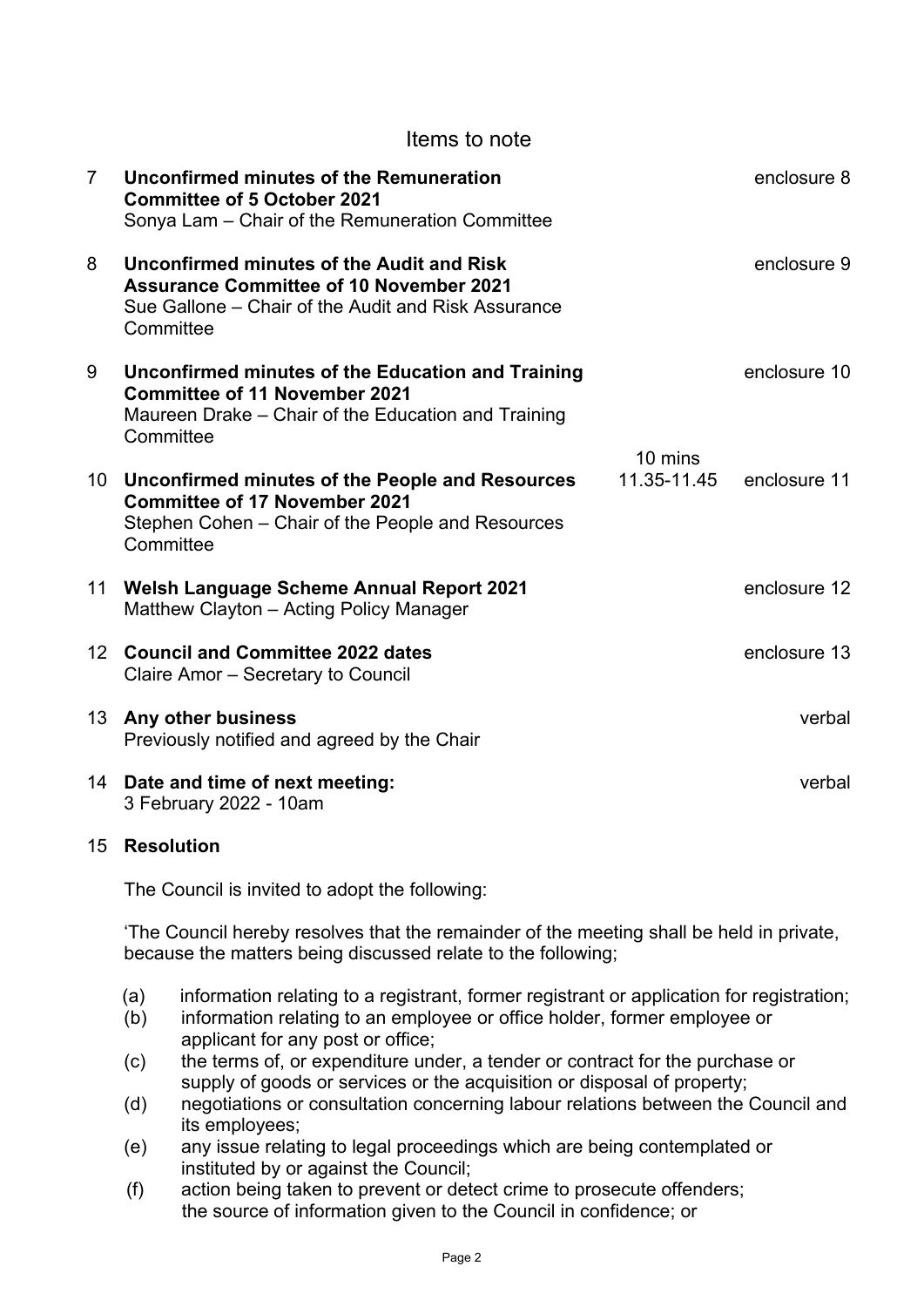functions.' **Item Reason for Exclusion** 16 H 17 H 18 H 19 H 20 C, H 21 C 22 B 23 B 24 C. H **Private agenda** 16 **Private minutes of the Council meeting of 22 September 2021** *For approval* 11.45-11.50 (5 mins) enclosure 14 17 **Private matters arising** *For noting* enclosure 15 Items for discussion / decision 18 **Annual Report 2020-21 – draft**  *For discussion*  Claire Amor – Secretary to Council Margaret Osibowale – Head of Financial Planning and Analysis 11.50-12.15 (25 mins) enclosure 16 **The meeting will suspend by 12.30pm and will reconvene at 2pm in private session** 19 **PSA Standards Performance**  *For discussion*  Anna Raftery – QA Lead 2.00-2.15 (15 mins) enclosure 17 20 **Regulation - Improving customer service and efficiency** *For discussion*  Andrew Smith – Executive Director of Regulation 2.15-2.45 (30 mins) presentation 21 **DHSC Consultation on the review of professions**  *For discussion*  Rachel Gledhill – Policy Lead 2.45-3.05 (20 mins) enclosure 18

(h) any other matter which, in the opinion of the Chair, is confidential or the public disclosure of which would prejudice the effective discharge of the Council's